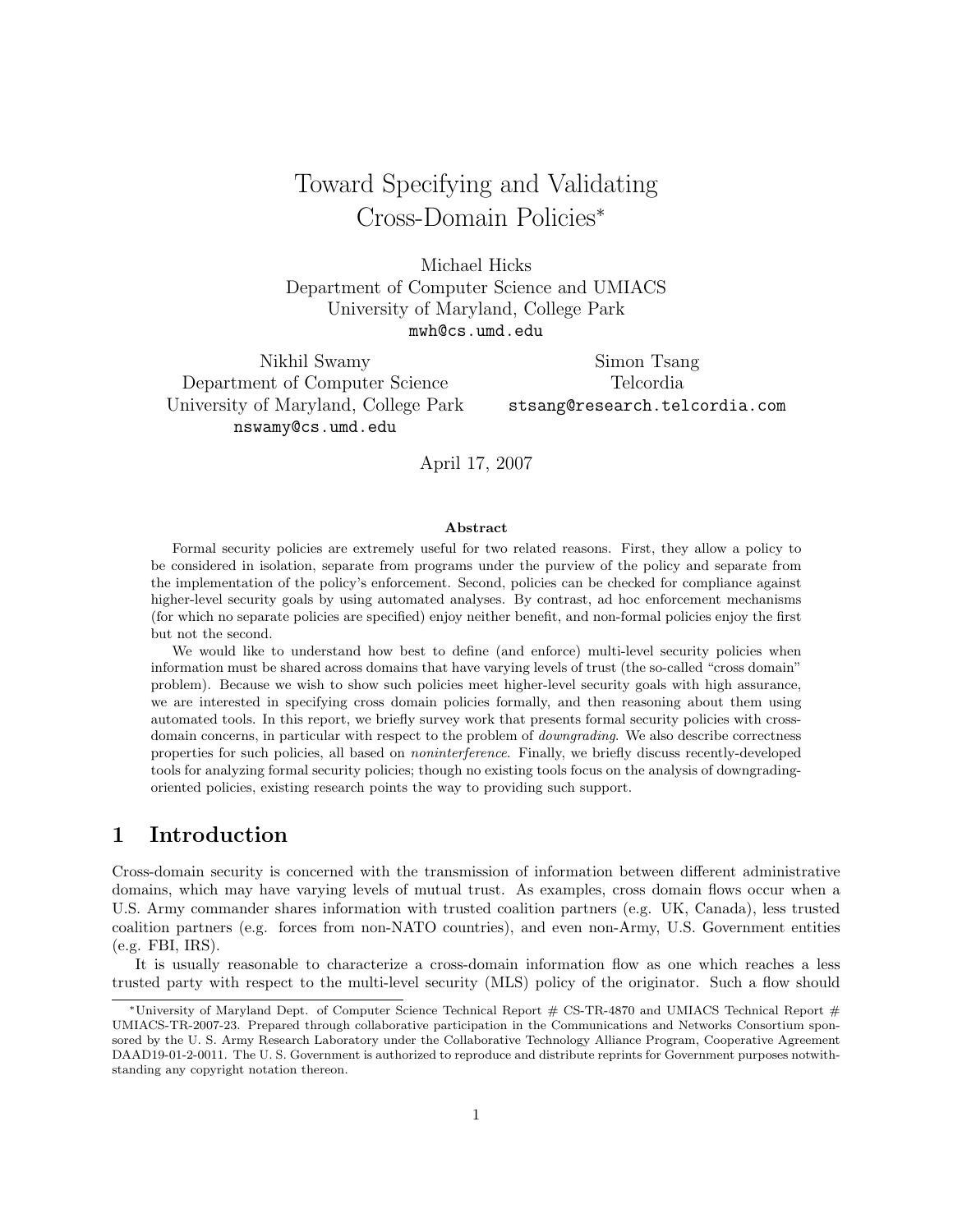only be allowed if the information is downgraded to remove any sensitive content [SS05]. For example, a U.S. commander might wish to share information with a non-U.S. coalition commander about the location of an enemy camp, but only after removing from the document the source of the information. This removal constitutes a downgrading of the information.

Downgrading, and its importance, has long been recognized, but it is a process that largely happens outside of a formal security policy analysis. That is, MLS policies indicate which flows are allowed, and any flows not allowed by the policy can be allowed by overriding the policy, usually after a manual audit. The disadvantage of this is that such "out-of-band" actions preclude assessment by analyzing the policy. As an example, in security-oriented programming languages (SPLs) [SM03] like Jif [MNZZ01], downgrading is enabled through *selective declassification* in which the programmer annotates some code to indicate that the policy that would otherwise be enforced can be overridden in this case (so-called robust declassification [ZM01, MSZ04] is similarly tied to the code). This confounds reasoning about the effects of policy in isolation; rather both the policy and the programs using the policy must be considered.

This report consists of two parts. The first part reviews prior work that has sought to specify a notion of downgrading as part of a formal multi-level security (MLS) policy. In particular, we consider Chong and Myers' declassification policies [CM04]; the trusted declassifiers [HKMH06] of Hicks et al., and Li and Zdancewic's downgrading policies [LZ05a, LZ05b]. This report also considers the security goals (or "correctness conditions") appropriate for downgrading-aware policies. Since noninterference [GM82, GM84] is a standard goal for MLS policies, the above authors have defined properties that relax noninterference in some way to accommodate downgrading.

The second part considers prior work in the automated analysis of formal security policies. While we are not aware of prior work on the analysis of downgrading-aware policies, prior approaches would be a starting point for further research.

## 2 Security Policies and Goals for Downgrading

This section summarizes prior research in specifying security policies that accommodate downgrading, the core element of cross-domain policies.

#### 2.1 Declassification Policies

Chong and Myers [CM04] have defined declassification policies p as security labels having the form  $l \rightarrow c$  p. This label consists of an initial security label  $l$  that can be declassified to policy  $p$  when condition  $c$  is true. Thus the labeling for a piece of data indicates how its policy might change in the future, and under what conditions. Such a policy could be used in several ways. For example, the label  $S \longrightarrow^{curryear \geq 2010} UC$  could express that a document currently labeled as *secret*  $(S)$  should be relabeled to be unclassified  $(UC)$  after the year 2010. Another example might be to label a document s with  $S \longrightarrow$ **isAnonymized**(s) UC, which states that s is labeled secret until some function is Anonymized indicates it is safe to treat as unclassified.

Chong and Myers define a simple programming language that makes use of declassification policies in conjunction with an expression form for selective declassification: if declassify(e) then  $s_1$  else  $s_2$ , where  $e$  is the data to be declassified. The type checker ensures that the declassification will only succeed (and thus execute  $s_1$ ) if e has policy  $l \rightarrow c$  p and condition c is satisfied at the point of the declassification; otherwise the declassification fails and  $s_2$  is executed. In essence, this adds a level of checking to selective declassification, preventing the declassification from taking place if conditions are not yet right.

For this language Chong and Myers prove a property called *noninterference until*  $c_1, \ldots, c_k$ . When applied to some program variable  $x$ , this property states that a type correct program is non-interfering (i.e., it adheres to a standard MLS policy) on the variable x at some label  $l$  until the program has performed  $k$ declassifications due to the conditions  $c_1, ..., c_k$ . In essence, this states that the program will not release information until conditions set forth in the policy are met.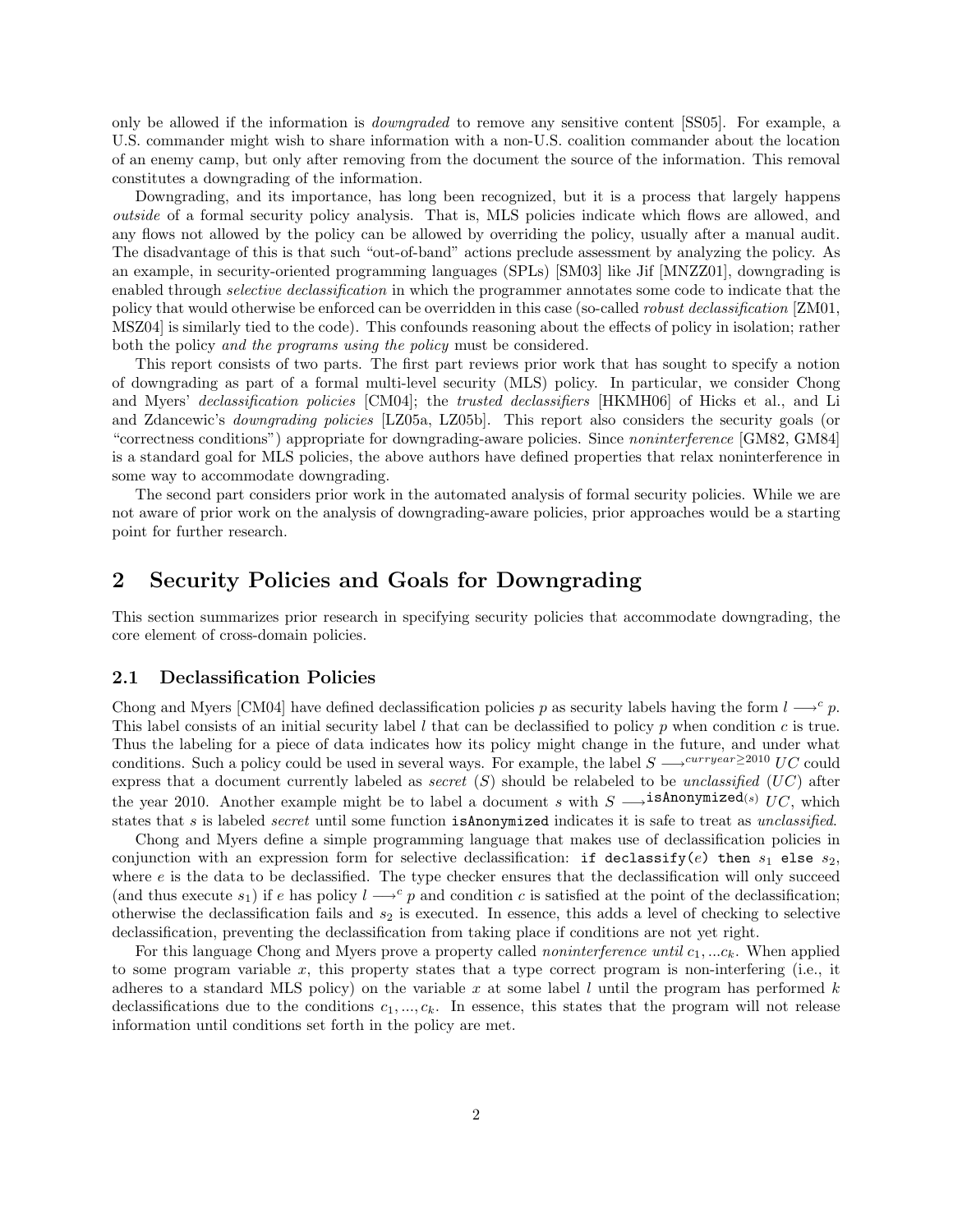

Figure 1: A security policy, consisting of a security lattice (top) and trusted declassification specifications (bottom). Combining the two induces a graph of legal flows between principals.

#### 2.2 Trusted Declassifiers

The problem with selective declassification, even when combined with declassification policies, is that a security analyst must look at the code of an application to understand the impact of declassification operations on the overall policy goals. The insight behind trusted declassifiers [HKMH06] is that declassification operations can be mentioned in a policy totally separate from programs that use them if (1) declassification operations have a name, and (2) if the programmer has defined abstract conditions under which the named declassification operations can be used. This information is sufficient to perform policy analysis and to permit proof that the program adheres to the policy via type checking or static analysis (as with most SPLs).

Hicks et al. [HKMH06] show how to do this by defining declassification operations as methods implemented in an object-oriented programming language. In addition to the MLS security lattice,<sup>1</sup> the policy indicates which declassification methods are trusted by which principals. This is illustrated in Fig. 1. The top of the figure shows the *principal hierarchy* ordered according to the arrows—principals higher in the lattice can read documents visible to principals lower in the lattice. Thus DrJohn is permitted to read the same documents as all other principals, while public has the least privilege. The bottom of the figure indicates the declassifiers trusted by certain principals, and to what security level those declassifiers can downgrade their input data. For example, DrBob trusts the AES.encrypt method to downgrade his data to be visible by public, and likewise for Alice, who also trusts Password.check to downgrade her data to public.

The new policy illustrates flows allowed by the system due to the "normal" policy (lattice) and due to downgrading. For example, we can see that DrBob's data could be viewed by public, but only after it has been encrypted by AES.encrypt. In a system with selective declassification, this flow would only be visible by inspecting program code along with the traditional policy shown at the top of Figure 1.

Moreover, the SPL can check that the only downgrading that is allowed is according to these declassifiers, and thus prove that the policy is properly enforced. Hicks et al. extend the Jif [MNZZ01] programming language with support for trusted declassifiers. They prove that a simpler, formal language outfitted with trusted declassifiers, called FJifP, enjoys a property called noninterference modulo trusted declassifiers. In the degenerate case in which there are no trusted declassifier uses in the program, the property is equivalent to noninterference. Otherwise the property makes clear that any information leakage must be due to the

 $1A$  security lattice consists of a set of principals ordered according to their privilege. For example, the standard military lattice is  $TS > S > C > UC$  where TS stands for top secret, S stands for secret, C stands for confidential, and UC stands for unclassified. The lattice states, when viewed from the point of view of confidentiality policies, that principals at level  $TS$  have greater privilege (can read more documents than) principals at level  $S$ , and so on for the other levels.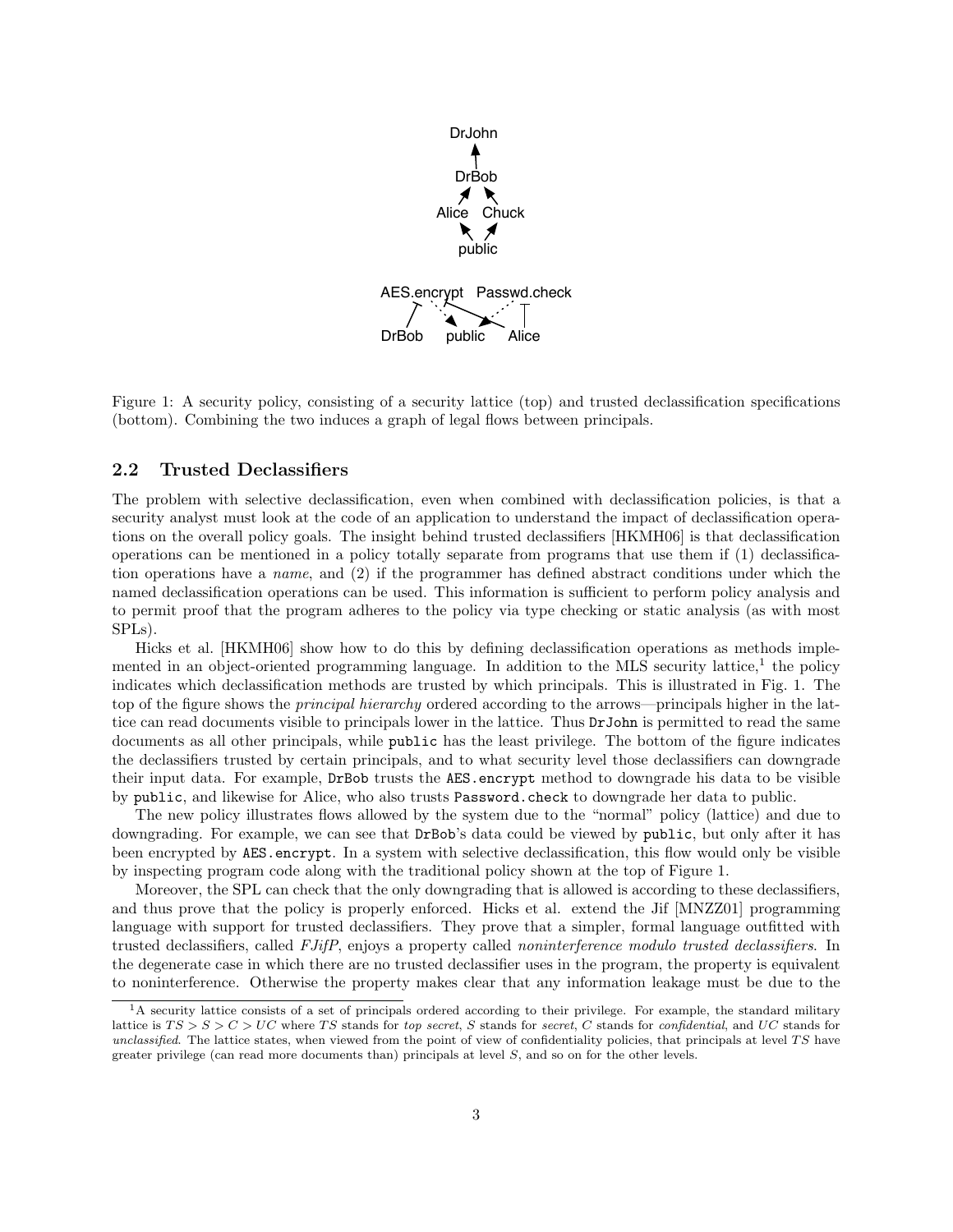trusted declassifiers allowed by the policy.

#### 2.3 Downgrading policies

Li and Zdancewic [LZ05a] propose *downgrading policies* which, similar to Chong and Myers' declassification policies, are expressed as labels on data. These labels indicate how information about the data can be leaked. In particular, a label consists of a function whose input parameter represents secret data, and whose result can be considered public. In effect, the label of some data indicates precisely by what computation it may be leaked, and the enforcement mechanism can ensure that any program actions on data will not leak information in violation of the policy of its label.

As an example, the notation  $\lambda x.x$  describes a function with a single argument x that immediately returns that argument—the so-called "identity function."<sup>2</sup> This function can be treated as the label public, since as "input" it takes a secret value  $x$ , and then returns that value, making it publicly-visible. At the opposite extreme would be a label consisting of the set of constant functions  $\lambda x.c$  (where c is some constant integer); this label indicates that no matter what secret argument is passed in, the same constant value comes out. One can think of this as like a password checking algorithm that always says "no!" The middle ground would be a label such as  $\lambda x.(x = p)$  where p is a (secret) password and = represents the equality operation (not assignment). This says that information about x can be made public by comparing it to some password  $p$ ; in other words, a public user will learn, each time the password checker is invoked, whether a value  $x$  is or is not p. Since this leaks a small amount of information about p, it expresses a kind of downgrading.

Li and Zdancewic prove that their system enjoys a property they call *relaxed noninterference*, which essentially states that the only information leaked is that according to the policy [SM04]. They have also adapted their approach to integrity policies [LZ05b].

#### 2.4 Discussion

Downgrading policies bear some resemblance to both declassification policies and trusted declassifiers. Like the first, they are expressed as labels on data; the difference is that Chong and Myers' condition  $c$  is fleshed out as a downgrading function that transforms the data, rather than just permitting it to be released. This is similar to a trusted declassifier, but is more concrete; a trusted declassifier is identified by its name and some arbitrary code (its implementation). On the other hand, trusted declassifiers are in some ways more general because their inputs and outputs can be arbitrary levels in the security lattice, whereas for downgrading policies the input is always secret and the output is always public (i.e., the system assumes a two-point lattice with secret  $>$  public). Both downgrading and declassification policies suffer from the fact that flows are indicated by security labels, which are part of programs, as opposed to a policy specified independent of the data in any given program.

The noninterference-based security properties satisfied by programs using the proposed policies of the three systems are similar. They all state that as long as downgrading is not used then noninterference holds. Relaxed noninterference states that the information leakage exactly matches the downgrading policy, which in turn indicates exactly how information is downgraded. Trusted declassifiers are treated more abstractly, but information loss can also be attributed only to them. Chong and Myers' "noninterference until  $c_1, ..., c_k$ " indicates under what circumstances a declassification will occur (for a particular variable).

Swamy et al. define an approach for proving the proper enforcement of MLS policies that are allowed to change over time [SHTZ06]. The security property proven for this approach is similar to the "noninterference until  $c_1, ..., c_k$ " property of downgrading policies. In particular, it shows that (1) the execution is noninterfering until the policy is updated; (2) the act of updating the policy itself does not leak information; and (3) after the policy has been updated all subsequent flows are consistent with the new policy.

One unsatisfying aspect of the noninterference-based security properties supported by these policies is that they are not quantitative. In particular, they indicate that a particular variable could leak information

<sup>&</sup>lt;sup>2</sup>The formal notation  $\lambda x.e$  defines a function with formal parameter x and body e. When the function is called, e will execute with  $x$  replaced by the actual argument. The value that results from this execution is returned to the caller.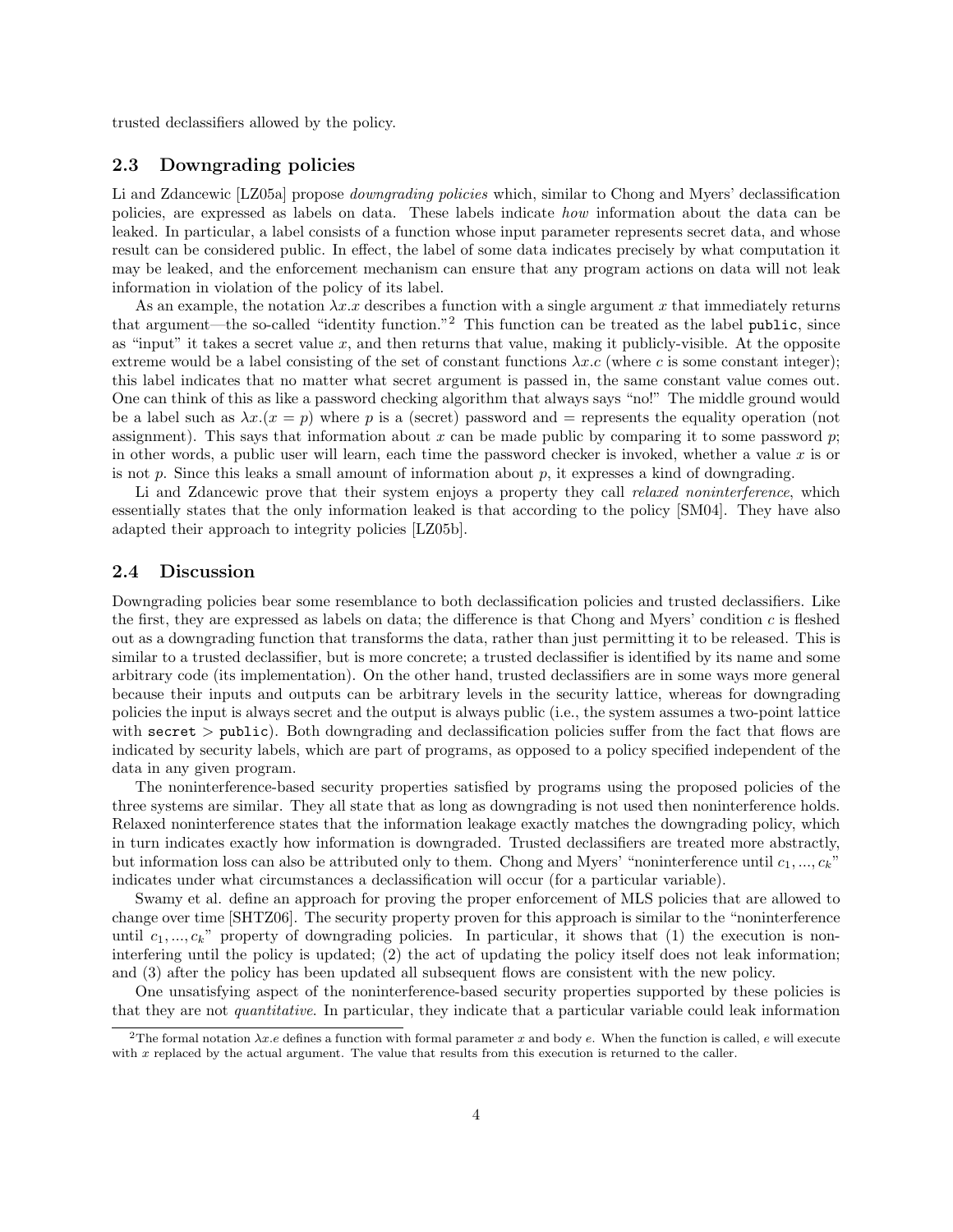under certain conditions, but they do not indicate how often this variable is leaked, i.e., the quantitative rate of declassification. Understanding how to reason about quantitative information flow is in its early stages (e.g., see recent work by Malacaria [Mal07]).

## 3 Formal policy analysis

Being able to prove that programs meet higher level security goals, like noninterference, is extremely useful. However, these goals depend on the security policy itself being correctly specified. For example, an analyst may wish to understand whether a policy mistakenly allows a flow from principal  $A$  to principal  $B$  toward satisfying a higher-level security goal.

To perform such an analysis, we must understand the meaning of a policy, which essentially derives from how it is to be enforced. Broadly speaking, overall security enforcement uses three elements:

- 1. A definition of roles, which group together principals with similar privileges. Role definitions might be expressed in a declarative policy language like RT (which has a notion of administrative model, which is useful) or RBAC, or encoded in a traditional security lattice like the ones mentioned above (e.g., using a principal to designate a role).
- 2. A mapping of roles to objects and the operations on objects; this is called a "labeling" in the preceding discussion. So far we have been discussing operations on objects that relate to information flow: reads and writes. We might like to reason about operations more generally to support other security goals.
- 3. Enforcement of the above two elements in an actual program. For example, we want to be sure that when the program is acting on behalf of principal  $P$ , it can only perform operation  $M$  on object  $O$ if the object's label allows  $M$  for roles  $R$  for which  $P$  is a member. In the preceding discussion, the cross-domain policies we considered were defined for security-oriented programming languages (SPLs), and the enforcement is performed by the programs themselves, ensured by the type checker. In other words, if the program in question type checks, then we are sure that it properly enforces its policy.

In short, the first two elements define the policy, and the last element ensures proper enforcement of the policy. What we would like, given this, is to be able to reason about the effects the policy (i.e., that the policy itself does not permit actions or flows that we don't expect) and ensure the enforcement of the policy in the program leads to a higher level security goal (information flow, access control, separation of duty, etc.). In the remainder of this section we focus on the former; we will consider the latter in ongoing work (using SPLs).

Past work takes two basic approaches to analyzing policies: (1) encode policies and their queries as logic programs; (2) encode policies as models and implement queries using model checking. In these settings, queries typically consist of, broadly speaking: (1) Verification: does the policy prevent (allow) access by some subject to a particular object? (2) *Change analysis*: if the policy is changed according to some specification, are certain invariants about the policy (in terms of verification queries) maintained?

### 3.1 Encoding Policies as Logic Programs

A typical approach toward reasoning about policies is to formalize the policy as a logic program and then to formulate queries using the logic programming language. For example, the semantics of the  $RT_0$  role-based specification language [LMW02] is given using the relational language Datalog, a cousin of Prolog. Each  $RT_0$  rule can be encoded as a Datalog predicate. Using such an encoding, users can write small Datalog policies to query, for example, whether a principal is a member of a particular role. Li et al. [LMW05] have also looked at implementing queries that characterize potential changes to a policy. For example, one might ask whether a particular principal will still be considered a member of a role if a particular rule is removed. Other elements of the RT family of languages are specified in terms of Datalog augmented with constraints [LM03], due to their increased expressiveness. In these languages the change analysis problem becomes undecidable [LMW05].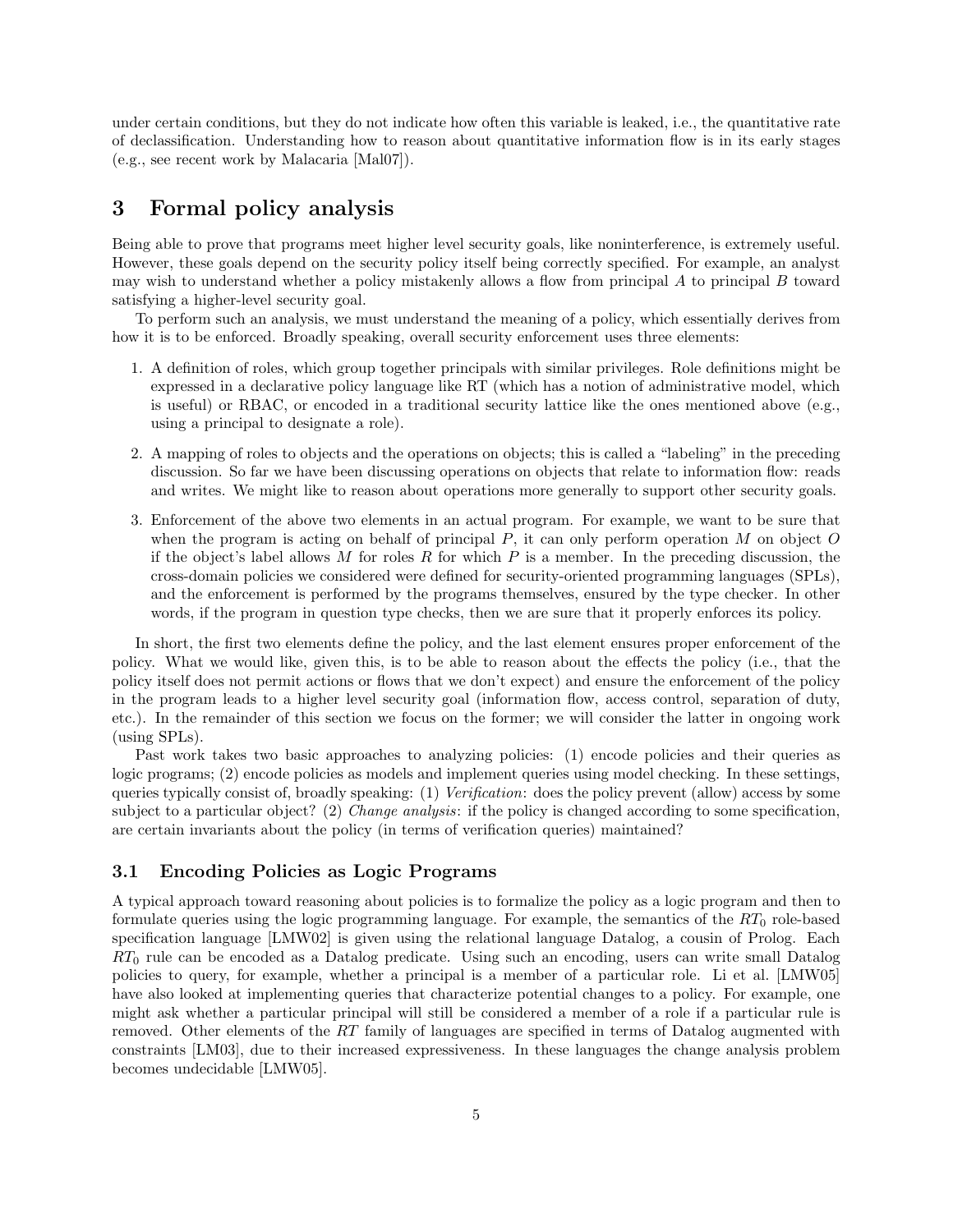There are many other examples in this basic style. Hicks et al.  $[\text{HRC}^+07]$  define a Prolog logic programmingbased semantics for SELinux MLS policies, and use this semantics to prove overall properties about the policy, e.g., that the polices enforce the Bell-LaPadula [BL75] ∗-property. Sarna-Starosta and Stoller [SSS04] use logic programming specify the type enforcement portion of SELinux policy, and are able to perform information flow queries (e.g., show that a standard user's read access to the raw disk type fixed-disk-device-t is only permitted via the file system administrator type fsadm t), integrity queries (e.g., the dual to the read query above), separation of duty queries (e.g., to prove that system daemons allowed to execute programs are not allowed to write or create those programs), and completeness queries (e.g., to find all permissions neither explicitly allowed nor denied by the policy). Change analysis is not supported directly. Zanin and Mancini [ZM04] define a formal model of SELinux policies based on sets, where queries are in terms of set membership, dominance, or non-membership; we hypothesize that this model could be expressed in Datalog, similar to Sarna-Starosta and Stoller.

Work by Kolovski et al. [KHP07] uses Description Logic (DL) to represent XACML policies, which are XML-based access control policies. Description logic is a decidable fragment of first order logic, and is the basis of the web ontology language (OWL). This correspondence makes it easier to reference web elements in policies. Policy analysis services correspond to DL reasoning services (policy inclusion is reduced to concept subsumption, and change analysis is reduced to concept satisfaction). Kolovski et al. use off-the-shelf DL reasoning tools in their implementation, e.g., Pellet (pellet.owldl.com).

#### 3.2 Querying Policies Using Model Checking

Guttman et al. [GHRS05] have aims similar to Sarna-Starosta and Stoller in verifying SELinux policies, but query policies using a specialized language (similar to regular expressions) and encoded as a binary decision diagram (BDD) suitable for model checking (by the model checker NuSMV). While superficially different than using logic programming, both approaches essentially encode the policy as a labeled graph using the same underlying encoding and permit querying properties of the graph.

May and Gunter [MGL06] using model checking to analyze policies mandated by the Health Insurance Portability and Accountability Act of 1996 (HIPAA) [hip96]. They formalize these policies as rules in the Harrison-Ruzzo-Ullman (HRU) [HRU76] access control language, and encode the HRU rules in models checkable via the SPIN model checker (www.spinroot.com). The strategy is to translate each access control command into a Promela process (the language of SPIN models) which communicates with other processes by named channels. Queries are expressed by constructing sample interactions between principals in the Promela program, and the model checker is used to see whether the interaction succeeds or fails (indicating success or failure, depending on the purpose of the query).

Margrave [FKMT05] is a system for understanding the implications of XACML policies. Kolovski et al. argue that it is less expressive than the description logic-based approach, but it gets much better performance. Like Guttman et al, Margrave uses BDDs to represent policies, which makes for easy comparisons and membership queries; the tool implements its own model checker. Bryans [Bry05] explores reasoning about XACML policies by encoding their elements as *communicating sequential processes* (CSP) and then performing model checking to implement queries. This is similar to the May and Gunter encoding of HIPAA policies. Zhang et al. [ZRG05] encode XACML policies and verification queries in their own modeling and query language, RW, and implement queries via model checking.

#### 3.3 Analyzing Cross-Domain Policies

We believe that cross-domain policies can be analyzed techniques similar to those described here. In particular, the key idea is to be able to represent policies as trees or graphs, and then to traverse the graph in ways (using relational or logical queries) that reflect security-related implications. Policies based on trusted declassifiers or extensions thereto have a natural graph-based representation, so we would expect to use such policies as a starting point, and then expand them to include features from role-based policy languages such as  $RT_0$ .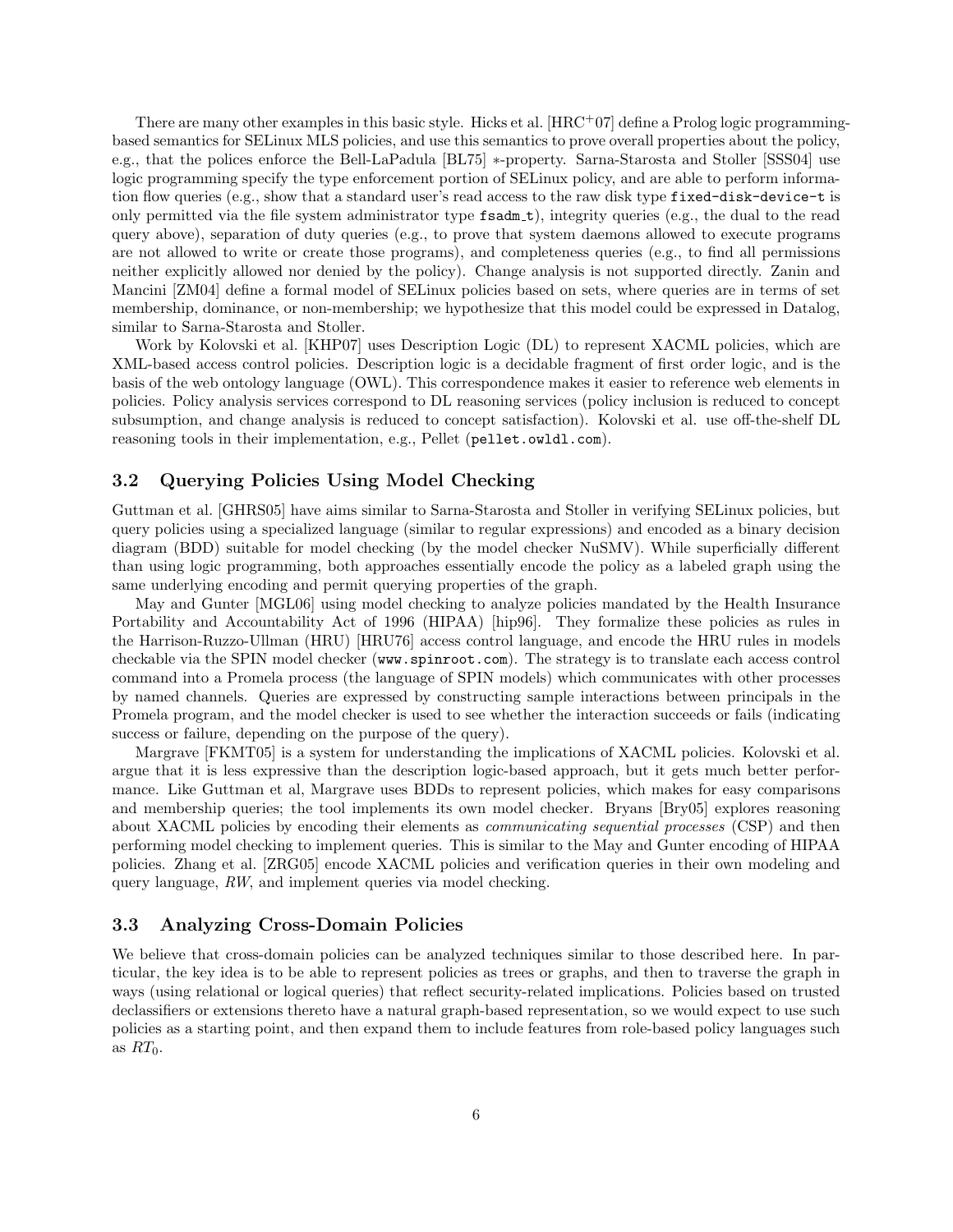## 4 Conclusions

We have discussed approaches for specifying formal security policies that support downgrading, which is a key operation used in secure cross-domain communications. We have also discussed ways in which formal policies can be modeled and analyzed using logic programming languages and model checkers. We believe that past work in both areas can be extended and improved to support realistic cross-domain security policy construction and validation.

The views and conclusions contained in this document are those of the authors and should not be interpreted as representing the official policies, either expressed or implied, of the Army Research Laboratory or the U. S. Government.

## References

- [BL75] David E. Bell and Leonard J. LaPadula. Computer security model: Unified exposition and Multics interpretation. Technical Report 75-306, ESD, June 1975.
- [Bry05] Jery Bryans. Reasoning about xacml policies using csp. In SWS '05: Proceedings of the 2005 workshop on Secure web services, pages 28–35, 2005.
- [CM04] Stephen Chong and Andrew C. Myers. Security policies for downgrading. In CCS '04: Proceedings of the 11th ACM conference on Computer and communications security, pages 198–209, New York, NY, USA, 2004. ACM Press.
- [FKMT05] Kathy Fisler, Shriram Krishnamurthi, L. A. Meyerovich, and M. C. Tschantz. Verification and change-impact analysis of access-control policies. In Proc. ACM SIGSOFT Conference on Software Engineering, pages 196–205, 2005.
- [GHRS05] Joshua D. Guttman, Amy L. Herzog, John D. Ramsdell, and Clement W. Skorupka. Verifying information flow goals in Security-Enhanced Linux. Journal of Computer Security, 13(1):115– 134, 2005.
- [GM82] J. A. Goguen and J. Meseguer. Security policies and security models. In IEEE Symposium on Security and Privacy, pages 11–20. IEEE Computer Society Press, April 1982.
- [GM84] J. A. Goguen and J. Meseguer. Unwinding and inference control. In IEEE Symposium on Security and Privacy, pages 75–86. IEEE Computer Society Press, April 1984.
- [hip96] Health insurance portability and accountability act of 1996. Technical Report Public Law 104- 191, H.R. 3103, Health Resources and Services Administration, 1996.
- [HKMH06] Boniface Hicks, Dave King, Patrick McDaniel, and Michael Hicks. Trusted declassification:: high-level policy for a security-typed language. In PLAS '06: Proceedings of the 2006 workshop on Programming languages and analysis for security, pages 65–74, New York, NY, USA, 2006. ACM Press.
- [HRC<sup>+</sup>07] Boniface Hicks, Sandra Rueda, Luke St. Clair, Trent Jaeger, and Patrick McDaniel. A logical specification and analysis for SELinux MLS policy. In Proc. ACM symposium on Access control models and technologies, 2007.
- [HRU76] Michael A. Harrison, Walter L. Ruzzo, and Jeffrey D. Ullman. Protection in operating systems. Communications of the ACM, 19(8):461–471, August 1976.
- [KHP07] Vladimir Kolovski, James Hendler, and Bijan Parsia. Analyzing web access control policies. In Proc. W3C Annual World Wide Web Conference, May 2007. To appear.